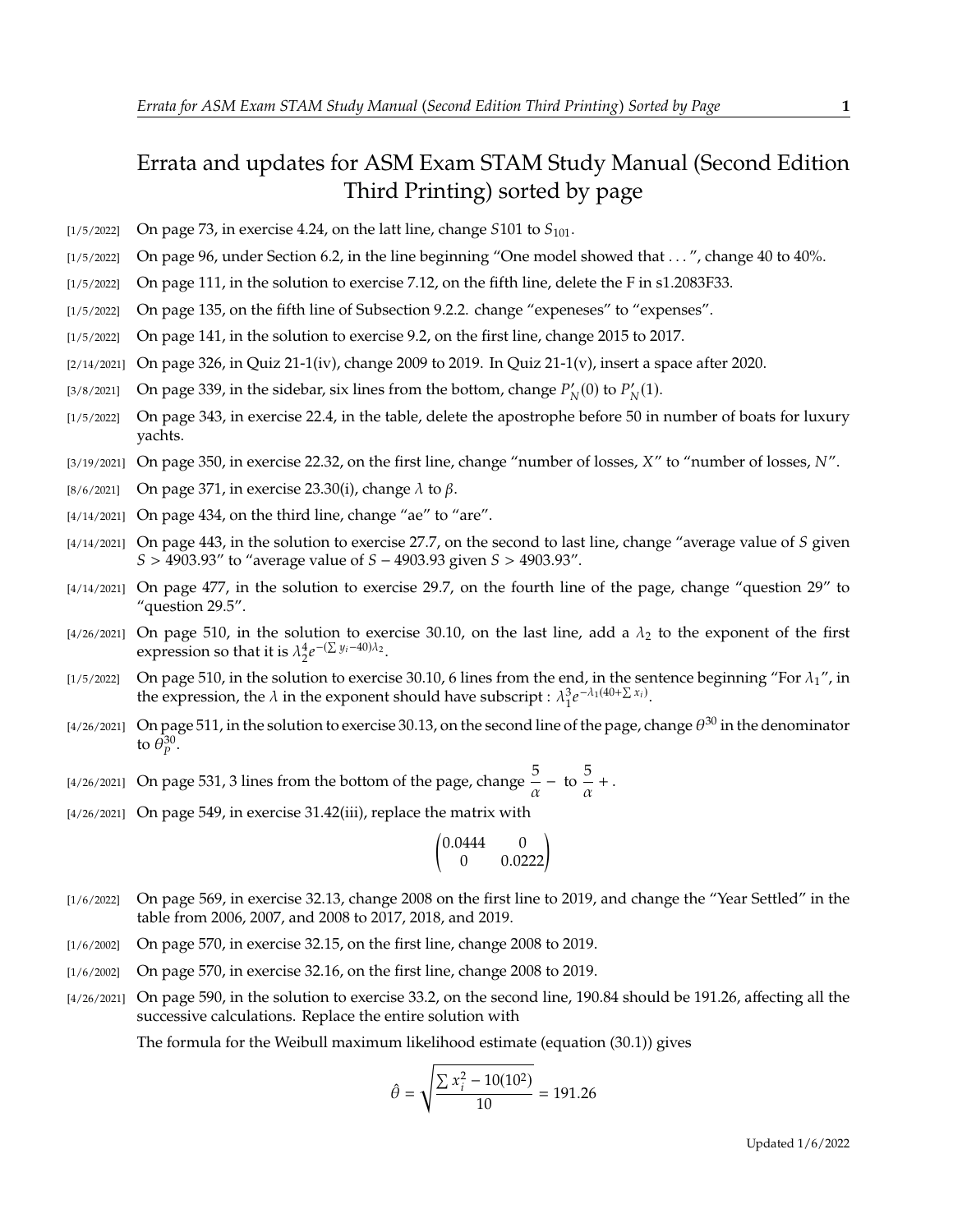Then  $F^*(30)$  and  $D(30)$  are

$$
\hat{F}(30) = 1 - e^{-(30/191.26)^2} = 0.024303
$$

$$
\hat{F}(10) = 1 - e^{-(10/191.26)^2} = 0.002730
$$

$$
F^*(30) = \frac{0.024303 - 0.002730}{1 - 0.002730} = 0.021632
$$

$$
D(30) = 0.5 - 0.021632 = \boxed{0.4784}
$$

- [4/30/2021] On page 600, on the fourth line of the fourth paragraph under "34.2 Grouped data", change  $F_n^*(c_{j-1})$  to  $F_n(c_{i-1}).$
- [1/6/2022] On page 626, in the table of the solution to Example 35M, delete the "i" after 2017 and move the numbers for 2016 to the right under the Exposures, Mean, and Variance columns.
- [4/30/2021] On page 646, in the solution to exercise 35.11, on the displayed line, change the "=" before  $\frac{(4-10)^2}{10}$  $\frac{1}{10}$  to  $"+''.$
- [12/26/2020] On page 722, in exercise 40.18, on the first line, change "iimited" to "limited".
- [4/30/2021] On page 725, change the solution to exercise 40.19 to

$$
\lambda_F = \left(\frac{\Phi^{-1}(0.99)}{0.05}\right)^2 = \left(\frac{2.326}{0.05}\right)^2 = 2164.11
$$

For severity, the credibility standard is expressed in terms of number of exposures, which is number of claims. We had 1384 claims.

$$
e_X = 2164.11 \left( \frac{6,010}{55^2} \right) = 4,300
$$

$$
Z_X = \sqrt{\frac{1,384}{4,300}} = 0.567354
$$

For pure premium, the credibility standard is expressed in terms of number of exposures, which is number of policies. We have 21,000 policies. We divide the usual formula for the credibility standard in terms of number of expected claims by 0.085 to express it in terms of number of policies

$$
e_P = \frac{2164.11}{0.085} \left( 1 + \frac{6,010}{55^2} \right) = 76,044
$$

$$
Z_P = \sqrt{\frac{21,000}{76,044}} = 0.525506
$$

The absolute difference between credibility factors is **0.0418** . **(A)**

- [5/19/2021] On page 778, on the 10<sup>th</sup> line, change  $3\lambda e^{-3\lambda}$  to  $3e^{-3\lambda}$  (delete  $\lambda$ ). On the 11<sup>th</sup> and 17<sup>th</sup> lines, once apiece, change  $e^{-x/3}$  to  $e^{-3x}$ change  $e^{-x/3}$  to  $e^{-3x}$ .
- [5/19/2021] On page 825, in the solution to exercise 45.13, on the first three displayed lines, change every x to q:  $f(x)$ should be  $f(q)$  and dx should be dq. Four changes.